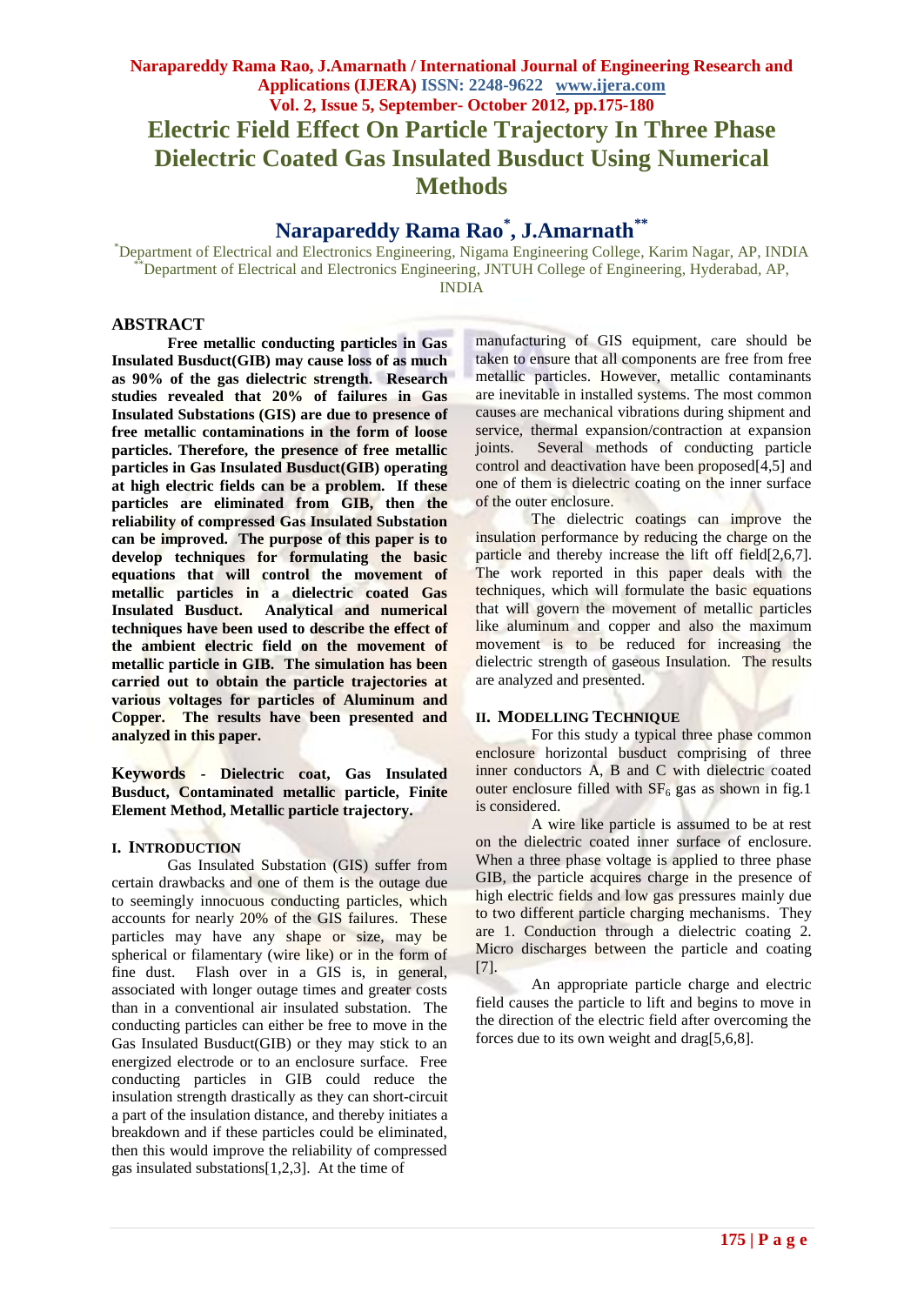

Figure 1. Typical three phase common enclosure Gas Insulated Busduct

The simulation considers several parameters like the macroscopic field at the location of the particle, its length, radius and weight, viscosity of the gas, Reynold"s number, drag coefficient and coefficient of restitution[6] on its impact to the enclosure. During the return flight, a new charge on the particle is assigned, based on the instantaneous electric field.

A conducting metallic particle moving under the external electric field will be subjected to Electrostatic force  $(F_e)$ , Gravitational force  $(F_g)$  and Drag force  $(F_d)$ .

The equation of the motion for can be expressed as,

$$
m \frac{d^2 y}{dt^2} = F_e - mg - F_d
$$

(1) Where  $m =$  mass of the particle,  $y =$  displacement in vertical direction,  $g =$  gravitational constant.

The motion equation using all forces can therefore be expressed as[4-8]:

$$
\mathbf{m} \ \ddot{\mathbf{y}}(t) = \begin{bmatrix} \frac{\prod_{i} \mathbf{g}_0 i^2 E(t_0)}{\ln\left(\frac{2i}{r}\right) - 1} \times E(t) \end{bmatrix}
$$

$$
E_{l_o} = \text{K} \left[ \left( 1 + \frac{\text{C}_c}{\text{C}_g} \right)^2 + \frac{1}{\text{R}^2 \omega^2 \text{C}_g^2} \right]^{0.25} \left( \frac{\rho_c \text{ T}}{\text{S}} \right)^{0.5}
$$

$$
-mg - \dot{y}(t)\mathrm{Tr}\left[6\mu K_d\left(\dot{y}\right) + 2.656\left[\mu P_g l \dot{y}\right]^{0.5}\right]
$$
 (2)

Where  $E(t)$  is electric field intensity at time 't' at the particle location.

The circuit model of particle charging through the dielectric coating is as shown in Fig. 2.

 $C_{ga}$ ,  $C_{gb}$  and  $C_{gc}$  represents capacitances between the three phase conductors and the particle, "Cc" represents capacitance between the particle and the enclosure. The conductance "G" represents the part of the dielectric coating where the Charging current is flowing.

By using particle motion equation, the liftoff field  $E_{\text{lo}}$  of the metallic particle can be obtained as,



Where 'K' is a constant.  ${}^tC_g$ ' is effective capacitance between three phase conductors and metallic particle. "ω" is angular velocity, "T" is thickness of dielectric coating, "S" is contact area between particle and dielectric coating,  $\varphi_c$  is resistivity of dielectric material, 'R' is resistance between particle and GIB enclosure and  ${}^cC_c$  is capacitance between particle and GIB enclosure. It



can be noted that  $E_{10}$ " is approximately proportional to square root of the thickness and resistivity of the dielectric.

Fig.2 Circuit model of particle charging through the dielectric coating.

The particle motion equation is a second order non-linear differential equation and it is solved by using Runge- Kutta 4<sup>th</sup> Order Method.

#### **III. SIMULATION OF METALLIC PARTICLE**

For the study of the motion of moving metallic particle in Gas Insulated Substation requires magnitude of the charge acquired by the particle and electrostatic field present at the metallic particle location. The electric field at the metallic particle location is calculated analytical method, Finite Difference Method[9 ] and also by using Finite Element Method[9-11].

#### *A.* **FINITE ELEMENT METHOD***:*

The following Figure 3 depicts the basic concept for application of Fnite Element Method in the required space for finding potentials at the element nodes.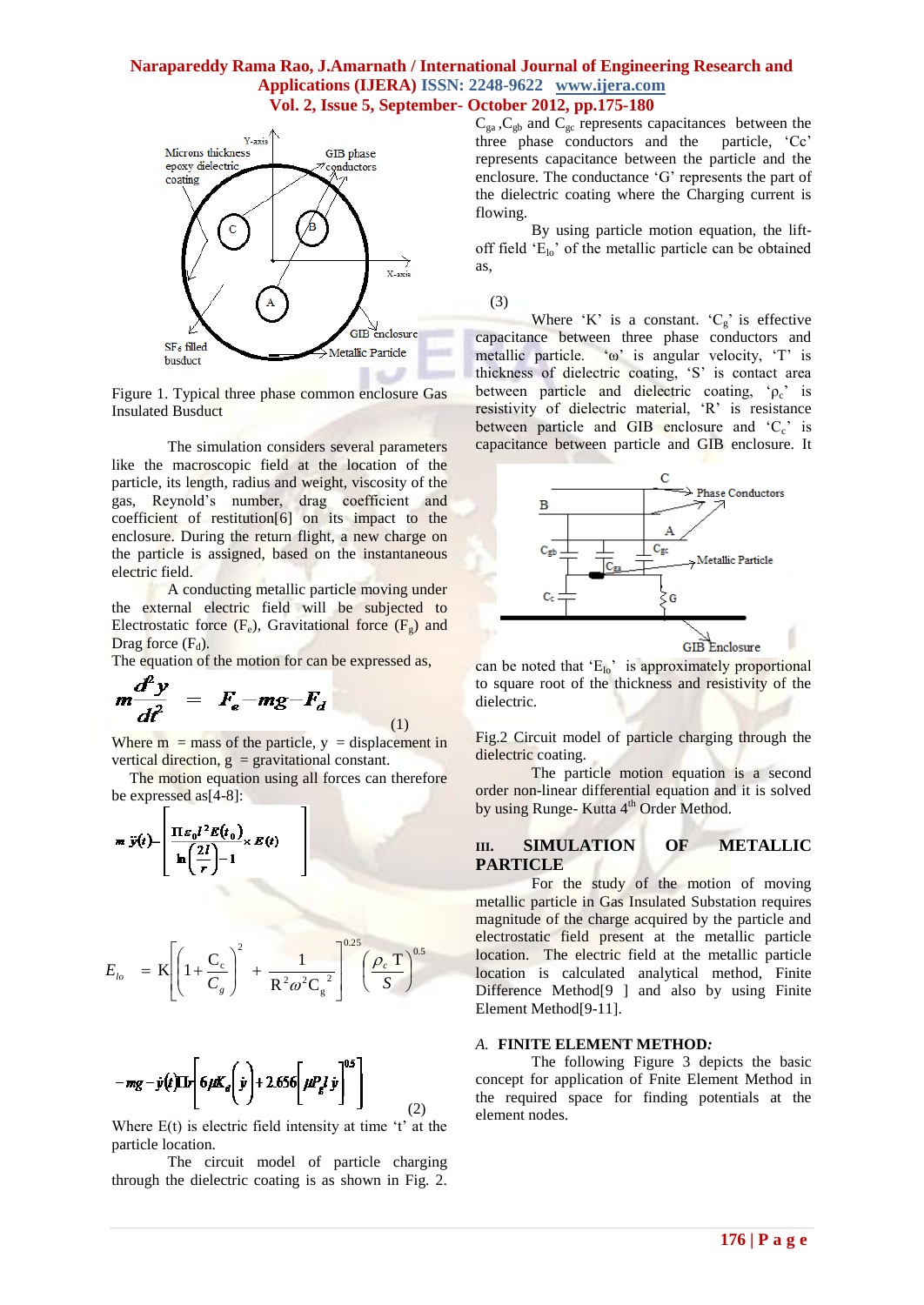

Fig. 3: Finite element mesh for calculating potentials at finite element nodes.

The Total Energy(W) associated with the assemblage of all elements in Gas Insulated Busduct is,

$$
W = \sum_{\epsilon=1}^{N} w_{\epsilon} = \frac{1}{2} \varepsilon [V]^T [C][V]
$$

Where  $'N'$  is number of elements,  $'V'$  is node voltage matrix of 'n' nodes and 'C' is overall or global coefficient matrix.

In Finite Element Method, the solution region has minimum total energy satisfying the laplace's or poission's equation. So, partial derivatives of 'W' with respect to each nodal value of potential must be zero.

$$
\frac{\partial W}{\partial V_1} = \frac{\partial W}{\partial V_2} = \dots \quad \frac{\partial W}{\partial V_n} = 0
$$
 (5)

In general, simplifying the finite element mesh,

$$
\sum_{i=1}^n V_i C_{ik} = 0
$$

Where i is number of nodes and  $k=1,2,3,...,...,n$ . So, a set of 'n' simultaneous equations are obtained and solving the above simultaneous equations using band matrix method for unknown node voltages $(V_f)$ ,

(6)

$$
\begin{bmatrix} V_f \end{bmatrix} = \begin{bmatrix} C_{ff} \end{bmatrix}^{-1} \left( - \begin{bmatrix} C_{fp} \end{bmatrix} \begin{bmatrix} V_p \end{bmatrix} \right)
$$

Where  $V_f$  is free node voltage matrix,  $V_p$ prescribed or fixed node voltage matrix, C<sub>ff</sub> free node global coefficient matrix and  $C_{fp}$  is free to prescribed nodes global coefficient matrix.

Electric Field intensity at any point in Gas Insulated Busduct is calculated by using following equation,

$$
E = -Grad\ V
$$

(8)

# *B.* **FINITE DIFFERENCE METHOD:**

Figure 3.6 Finite difference solution pattern

The figure 3.6 shows the finite difference solution pattern representing division of solution region into grid points and finite difference five node molecule.



The finite difference approximation to poission's equation applied to Gas Insulated Busduct solution region for five-node is:

$$
V_o = \frac{1}{4} [V_1 + V_2 + V_3 + V_4]
$$
 (10)

 $\frac{4}{4}$  The  $\frac{4}{4}$  The above equation shows the average value property of Laplace equation. Using Band Matrix Method $[105]$  to all free nodes in solution region results in a set of simultaneous equations of the form  $[A][V] = [B]$  (11)

Where  $[A]$  is sparce matrix,  $[V]$  is free node potentials and  $[B]$  is column matrix of potentials at fixed nodes of solution region. Therefore unknown potentials at free nodes is,

$$
[V] = [A]^{-1}[B] \tag{12}
$$

Electric Field intensity at any point in Gas Insulated Busduct is calculated by using following equation,  $E = -\nabla V$  (13)

$$
\mathcal{L} = \mathcal{L} \mathcal{L} = \mathcal{L} \mathcal{L}
$$

# *C.* **ANALYTICAL METHOD***:*

Analytically ambient electric field "E" at any time in three phase GIB can be calculated by using following equation,

$$
E = \frac{1}{\ln(h/Rc)} \left[ V_a \left[ \frac{1}{h-x} \right] + \left( \frac{Cos \theta_2}{R_{bx}} \right) (V_b + V_c) \right]
$$

(14)

Where  $V_a$ ,  $V_b$ , and  $V_c$  are phase voltages of A, B, and C conductors respectively,  $R_c$  is the high voltage conductor radius,  $R_{bx}$  is distance between B phase conductor and particle location,  $\Theta_2$ " is the angle between  $R_{bx}$  and vertical axis at B or C phase conductor and 'x' is the distance from enclosure inner surface to the position of the particle which is moving upwards.

#### **IV. RESULTS AND DISCUSSION**

The motion equation of metallic particle is solved by using RK  $4^{\hat{th}}$  Order method and it gives movement in the radial direction only. The Axial movement of the metal particle is calculated by using Monte-Carlo Technique based on the works of J.Amarnath et al[5]. The Electric fields are determined by using equations(12) and (13) for Finite Difference Method, Finite Element Method as given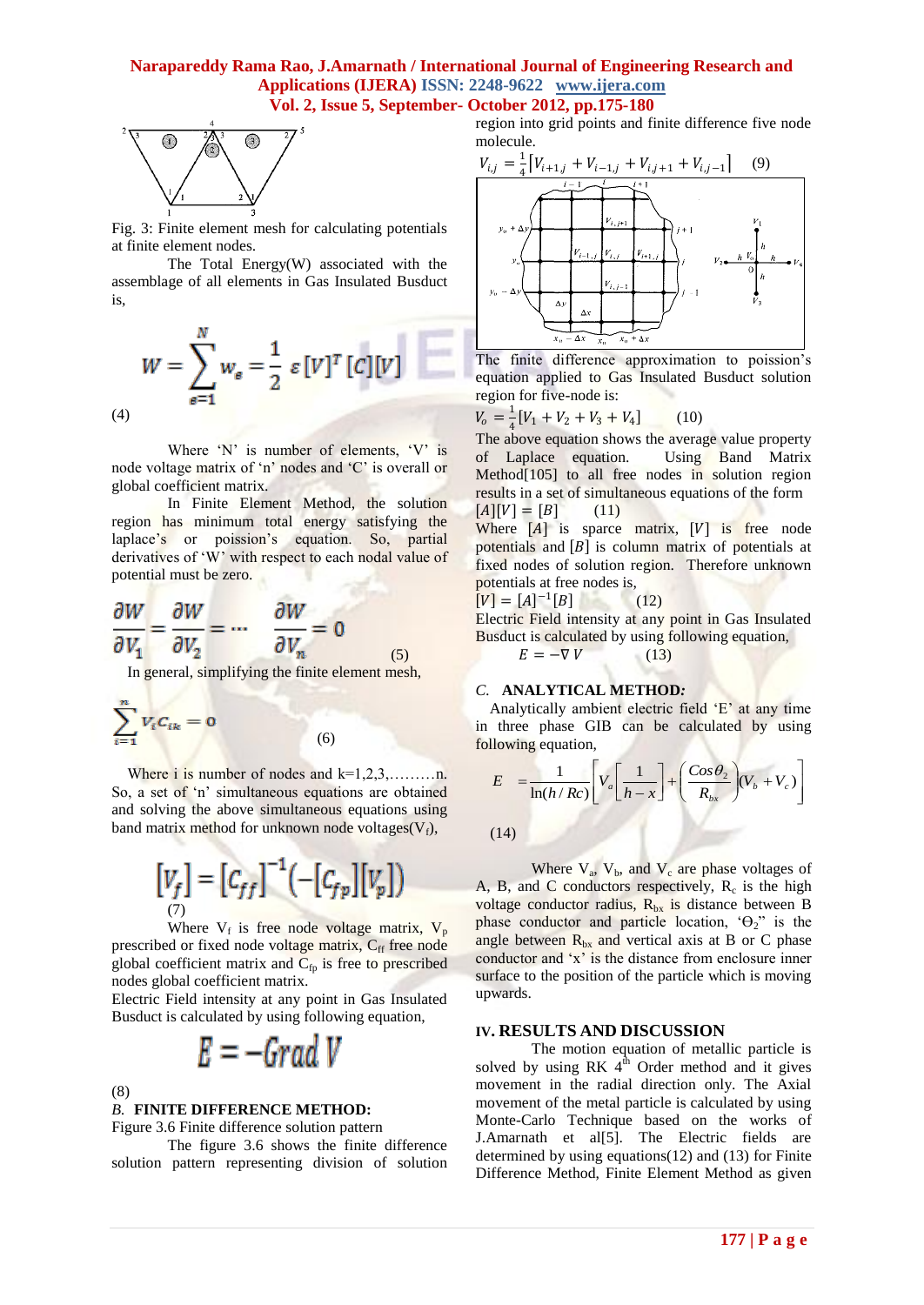by equations (7) and (8) and with Analytical Method using equation (14).

Computer simulations of motion for the metallic wire particles were carried out using Advanced C Language Program for GIB with high voltage conductors diameter 64mm and enclosure diameter of 500mm for 220kV, 300kV, 400kV, 500kV and 600kV applied voltages. Aluminum and copper wire particles were considered for simulations.

Table I and Table II are showing the movement patterns of aluminium and copper particles for various power frequency voltages. 289 nodes are considered for finite difference and finite element methods in dielectric coated three phase Gas Insulated Busduct space for calculating node potentials and thereby electric field at respective nodes. The radius of aluminium and copper particles in all cases are considered as 0.01mm, length of the particle as 12mm, restitution coefficient is 0.9 and  $SF<sub>6</sub>$  gas pressure is 0.4MPa.

During application of power frequency voltage, the moving metallic particle makes several impacts with the enclosure and the maximum radial movement increases with increase of applied voltage. For Aluminium metallic particles the maximum radial movement is 2.39mm, 8.69mm and 10.75mm with analytical, FDM and FEM calculated field for 220kV and the radial movement is increasing with increase of applied voltage and reaching maximum movement of 8.38mm, 34.96 and 35.66mm with analytical, FDM and FEM calculated field at 600kV respectively.

Table I Maximum Radial Movements of aluminum and copper particles.

| Volta<br>in<br>ge<br>kV | <b>Type</b><br>оf<br><b>Partic</b><br>le<br>Mater<br>ial | Max.<br>Radial<br><b>Movement</b><br>(mm) with<br><b>Analytical</b><br><b>Method</b> | Max.<br><b>Radial</b><br><b>Movement</b><br>(mm) with<br><b>FDM</b> | Max.<br>Radial<br>Movemen<br>(mm)<br>t<br>with FEM |
|-------------------------|----------------------------------------------------------|--------------------------------------------------------------------------------------|---------------------------------------------------------------------|----------------------------------------------------|
| 220                     | Al                                                       | 2.39                                                                                 | 8.69                                                                | 10.75                                              |
|                         | Cu                                                       | 0.57                                                                                 | 3.11                                                                | 4.14                                               |
| 300                     | Al                                                       | 3.19                                                                                 | 13.91                                                               | 16.29                                              |
|                         | Cu                                                       | 1.01                                                                                 | 5.76                                                                | 7.63                                               |
| 400                     | A <sup>1</sup>                                           | 4.29                                                                                 | 21.06                                                               | 25.63                                              |
|                         | Cu                                                       | 1.78                                                                                 | 9.58                                                                | 12.35                                              |
| 500                     | A <sup>1</sup>                                           | 6.41                                                                                 | 27.57                                                               | 32.93                                              |
|                         | Cu                                                       | 2.42                                                                                 | 14.31                                                               | 17.66                                              |
| 600                     | A1                                                       | 8.38                                                                                 | 34.96                                                               | 35.66                                              |
|                         | Cu                                                       | 3.19                                                                                 | 18.61                                                               | 24.36                                              |

For copper metallic particles the radial movement for electric fields at 220kV is 0.57mm, 3.11mm and 4.14mm with analytical, FDM and FEM calculated fields. For copper particles also, the radial movement is increasing with increase of applied voltage and reaching maximum value of 3.19mm, 18.61mm and 24.36mm with analytical, FDM and

FEM calculated fields respectively for 600kV. Table I show the maximum radial movements for aluminium and copper particles for different voltages with analytical, Finite Difference and Finite Element calculated electric fields.

|                       | Table II Maximum Axial Movements of Aluminium |  |  |  |  |  |  |
|-----------------------|-----------------------------------------------|--|--|--|--|--|--|
| and Copper particles. |                                               |  |  |  |  |  |  |

| Vol<br>tag<br>e in<br>$\mathbf{k} \mathbf{V}$ | <b>Type</b><br>of<br><b>Particl</b><br>e<br><b>Materi</b><br>al | <b>Max.Axia</b><br>Movemen<br>(mm)<br>with<br>analytical<br>method | Max.Axi<br>al<br>Moveme<br>$nt \ (mm)$<br>with<br>FDM | Max.Axia<br><b>Movemen</b><br>(mm)<br>with FEM |
|-----------------------------------------------|-----------------------------------------------------------------|--------------------------------------------------------------------|-------------------------------------------------------|------------------------------------------------|
| 220                                           | A1                                                              | 52.98                                                              | 192.26                                                | 195.40                                         |
|                                               | Cu                                                              | 8.48                                                               | 49.69                                                 | 59.04                                          |
| 300                                           | Al                                                              | 73.55                                                              | 275.43                                                | 273.32                                         |
|                                               | Cu                                                              | 15.32                                                              | 84.04                                                 | 105.18                                         |
| 400                                           | A <sup>1</sup>                                                  | 95.90                                                              | 418.75                                                | 476.38                                         |
|                                               | Cu                                                              | 22.59                                                              | 146.32                                                | 197.61                                         |
| 500                                           | Al                                                              | 127.09                                                             | 503.80                                                | 555.92                                         |
|                                               | Cu                                                              | 36.24                                                              | 218.78                                                | 237.59                                         |
| 600                                           | Al                                                              | 149.10                                                             | 423.38                                                | 541.78                                         |
|                                               | Cu                                                              | 50.11                                                              | 248.72                                                | 385.48                                         |

Similarly for Aluminium particles the maximum axial movement is 52.98mm, 192.26mm and 195.40mm with analytical, FDM and FEM calculated fields respectively for 220kV. The maximum axial movements of Aluminium particles are increasing with increase of voltages upto 500kV and after that it is observed that slight decrease in movements. For 800kV these maximum movements are reaching 149.10mm, 423.38mm and 541.78mm for electric fields calculated with analytical, FDM and FEM methods respectively. For Copper particles the maximum axial movements are 8.48mm, 49.69mm and 59.04mm with analytical, FDM and FEM calculated fields respectively. The maximum axial movements of Copper particles are increasing with increase of voltage and for 600kV these maximum movements are reaching 50.11mm, 248.72mm and 385.48mm for analytical, FDM and FEM calculated fields respectively. Table II represents Aluminium and Copper particle maximum axial movement for different voltages with analytical, FDM and FEM calculated electric fields.

Fig. 3 to Fig. 8 show the radial movement patterns of aluminum and copper particles using Analytical, FDM and FEM calculated fields at power frequency voltage of 400kV.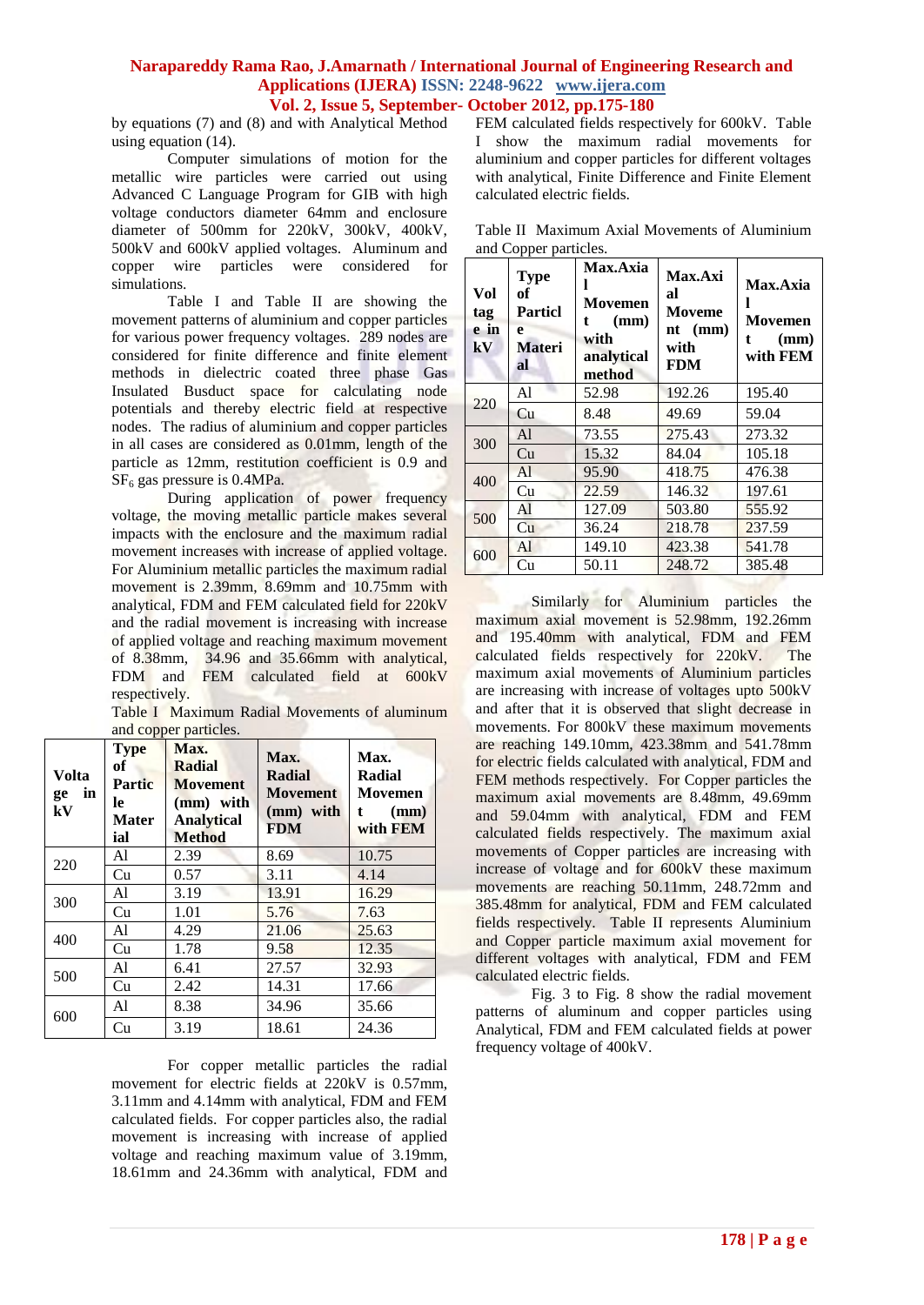

Fig.3 Al particle radial movement for 400kV with analytically calculated field



Fig.4 Al particle radial movement for 400kV with FDM calculated field



Fig.5 Al particle radial movement for 400kV with FEM calculated field



Fig. 6 Cu particle radial movement for 400kV with analytically calculated field



Fig.7 Cu particle radial movement for 400kV with FDM calculated field



Fig.8 Cu particle radial movement for 400kV with FEM calculated field

#### **IV. CONCLUSION**

A mathematical model has been formulated to simulate the movement of wire like particle under the influence of electric field in dielectric coated three phase Gas Insulated Busduct. When an electrostatic force on metallic particle exceeds the gravitational and drag forces, the particle lifts from its position. A further increase in the applied voltage makes the particle to move into the inter electrode gap in the direction of applied field. The influence of increased voltage level on the motion of the metal particles is also investigated. For instance, it can be noted that aluminum particles are more influenced by the voltage than copper particles due to their lighter mass. This results in the aluminum particle acquiring greater charge-to-mass ratio. Monte-Carlo simulation is also adopted to determine axial as well as radial movements of particle in the busduct. Also it is observed that particle maximum movement in electric field calculated by using Finite Element Method is more than the maximum movement in electric field calculated by using analytically calculated electric field. The dielectric performance is improved by coating the inner surface of the enclosure with a light shade with micron thickness epoxy resin. This dielectric coating improves the insulation performance by reducing the charge on the particle and the maximum movement is reduced. All the above investigations have been carried out for various voltages under power frequency. The results obtained are analyzed and presented.

#### **ACKNOWLEDGEMENT**

The authors are thankful to the managements of Nigama Engineering College, Karim Nagar, and JNTUH University, Hyderabad, for providing facilities and to publish this work.

#### **REFERENCES**

- [1] Anis H.and Srivastava K.D., 1989, Breakdown characteristic of dielectric coated electrodes in SF6 as with particle contamination,", sixth Intl symposium on HVE, New Orleans, LA,USA, paper No.32- 06
- [2] K.D. Srivastava and R.G. Van Heeswi jk "Dielectric coatings Effect of break down